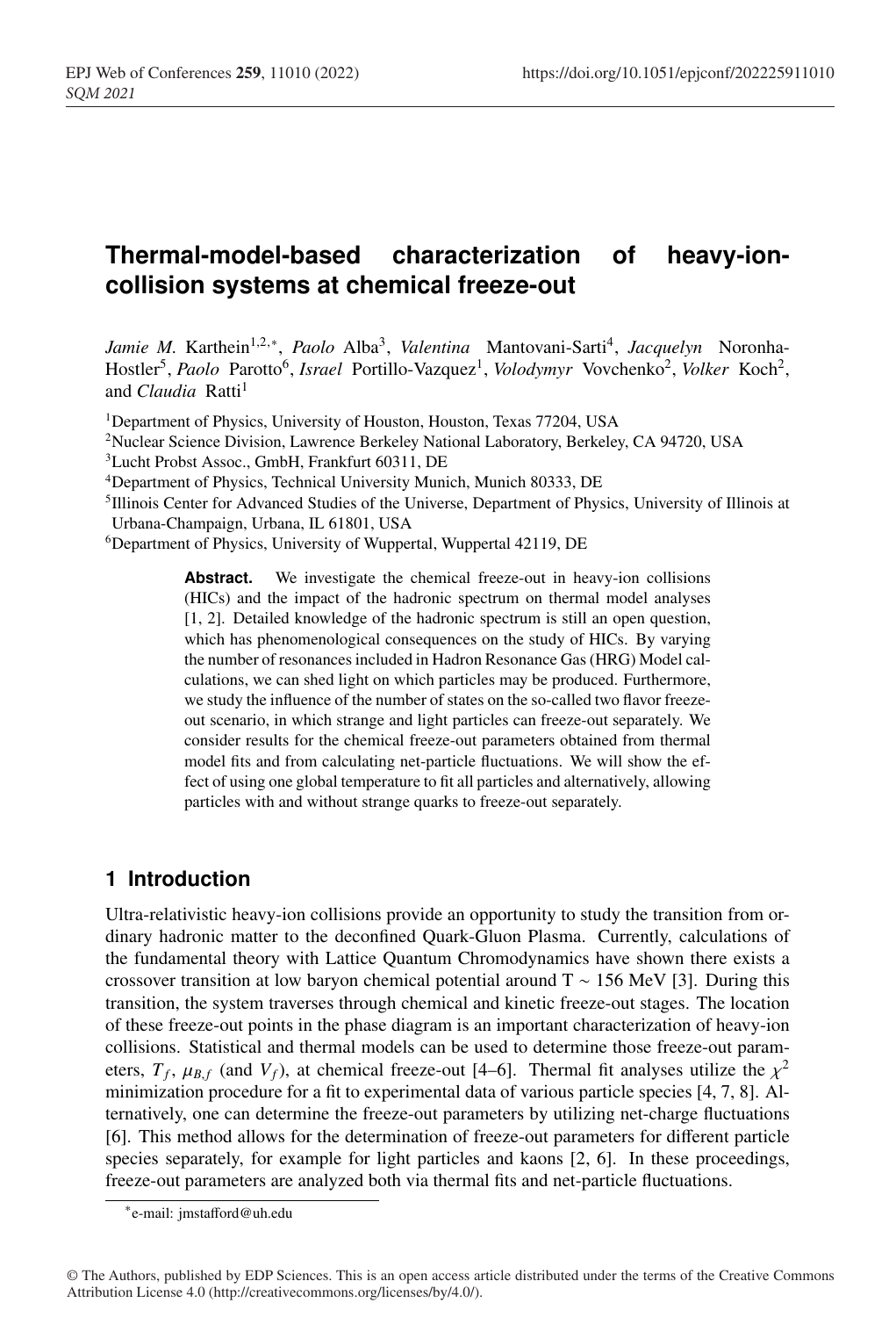

**Figure 1.** ALICE PbPb  $\sqrt{s_{NN}}$  = 5.02 GeV data for particle yields in 0 – 10% collisions, in comparison to HRG model calculations with different resonance lists; deviations in units of experimental errors  $\sigma$ are shown below each panel.

### **2 HRG Model**

This study of the chemical freeze-out stage in heavy-ion collisions is performed within the Hadron Resonance Gas (HRG) model framework. The interacting hadrons are well-described by an ideal gas of hadrons and resonances [9–11],

$$
\frac{P}{T^4} = \frac{1}{VT^3} \sum_i \ln Z_i(T, V, \vec{\mu}),
$$

$$
\ln Z_i^{M/B} = \pm \frac{V d_i}{(2\pi)^3} \int d^3k \ln \left( 1 \mp \exp \left[ -\left(\epsilon_i - \mu_a X_a^i\right) / T \right] \right)
$$

where the index i runs over all the particles included in the HRG model, the energy for the single particle reads  $\epsilon_i = \sqrt{k^2 + m_i^2}$ , the conserved charges  $X_i$  are  $B_i$ ,  $S_i$ ,  $Q_i$ ,  $d_i$  and  $m_i$ represent the degeneracy and the mass for the *i*th particle and V is the volume.

#### **2.1 Thermal model fits**

The HRG model has been widely employed to compare data on particle production for a wide range of energies [12–18]. Produced particle yields are calculated by adding the contribution from resonances to the primordial yields. In these proceedings, we focus on the ALICE data at  $\sqrt{s_{NN}}$  = 5.02 TeV and 0 – 10% centrality and perform thermal fits of the particle yields [19]. In Fig. 1 and Table 1, we show the fits for the yields for the PDG2016, PDG2016+, and Quark Model hadronic lists (described in Ref. [1]) and extract the thermal parameters  $(T, \mu_B, V)$  by using the thermal fit package in FIST [5]. The FIST software allows users to choose their own particle lists, as well as data sets, in the fit.

#### **2.2 Net-particle fluctuations**

For the determination of freeze-out parameters from fluctuations, we employ the list PDG2016+ to perform the analysis of net-proton and net-charge fluctuations from Ref. [6], as well as the analysis of net-kaon fluctuations from Ref. [2] and compare to the original results. Originally, the analysis was carried out with an older PDG list, which we indicate as PDG2012. In order to determine both *T* and  $\mu_B$  at chemical freeze-out, in general, one needs to fit two experimental quantities. However, due to the larger experimental error bars on higher order fluctuations compared to the lowest order moments, in Ref. [2] we obtained the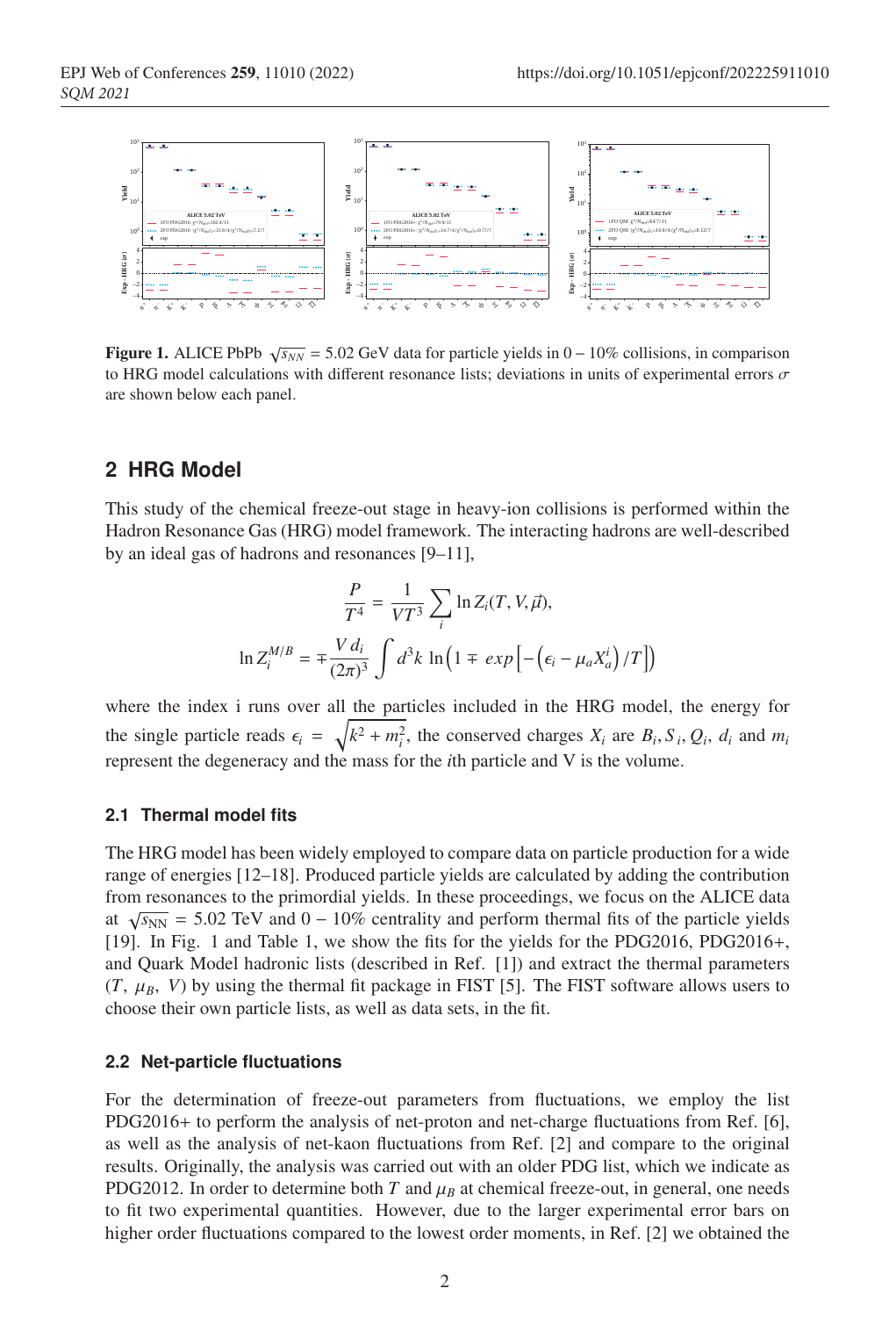|           |                               | T [MeV]         | Volume $\lceil \text{fm}^3 \rceil$ | $x^2$    |
|-----------|-------------------------------|-----------------|------------------------------------|----------|
| PDG2016   | Single FO                     | $152.2 \pm 1.6$ | $5797 \pm 523$                     | 102.4/12 |
|           | Light                         | $143.2 \pm 1.8$ | $9096 \pm 897$                     | 15.7/4   |
|           | Strange                       | $169.3 \pm 2.5$ | $5797 \pm 523$                     | 7.7/8    |
| PDG2016+  | $\overline{\text{Single FO}}$ | $150.4 \pm 1.5$ | $6239 \pm 539$                     | 79.0/12  |
|           | Light                         | $142.5 \pm 1.7$ | $6239 \pm 539$                     | 14.7/4   |
|           | Strange                       | $164.5 \pm 2.3$ | $3087 \pm 367$                     | 1.6/8    |
| <b>OM</b> | Single FO                     | $147.9 \pm 1.3$ | $6852 \pm 558$                     | 64.7/12  |
|           | Light                         | $140.9 \pm 1.6$ | $9961 \pm 927$                     | 13.9/4   |
|           | Strange                       | $158.2 \pm 1.9$ | $3949 \pm 419$                     | 0.78/8   |

Table 1. Fit parameters for the two chemical freeze-out scenarios obtained from fits to total yields of ALICE data [19–22] for  $0 - 10\%$  centrality in PbPb collisions at  $\sqrt{s_{NN}} = 5.02$  TeV, using different lists. Here, we fix the baryon chemical potential to a value 1 MeV.



Figure 2. Left: Freeze-out parameters from light hadron and net-kaon fluctuations following the analysis from Ref. [2] with different particle lists. Right: Fourth-to-second order susceptibilities predicted to be equal in the EV-HRG model. Lattice data from Ref. [25] are shown in green with error bars, while the calculations within the EV-HRG model are shown as bands for a range of excluded volume parameter, *b*, and for different hadronic lists. The ideal HRG result corresponds to the line at unity.

freeze-out parameters as follows. Starting from the net-proton and net-charge freeze-out parameters obtained in Ref. [6], we followed the Lattice QCD isentropic trajectories determined in Ref. [23] via a Taylor-expanded equation of state. The ratio  $\chi_1^K / \chi_2^K$  was then calculated along these trajectories and the freeze-out points were determined by the overlap with the experimental results, which are shown in Fig. 2 in gray, while the red points correspond to the net-proton and net-charge freeze-out points from Ref. [6]. We see that this separation in temperature for the kaons and light hadrons persists for the PDG2016+ hadronic list with many more states. Furthermore, as shown in Fig. 2, we also find an indication of flavordependent freeze-out in the excluded volume HRG model when considering susceptibilities [24]. Around *Tc* ∼ 155 MeV, we see a flavor dependence on the excluded volume parameter, *b*, namely a smaller excluded volume for strange baryons than non-strange baryons.

## **3 Conclusions**

We have presented results on the freeze-out parameters from two different thermal analysis techniques with fits of particle yields and net-charge fluctuations. We have seen that there are